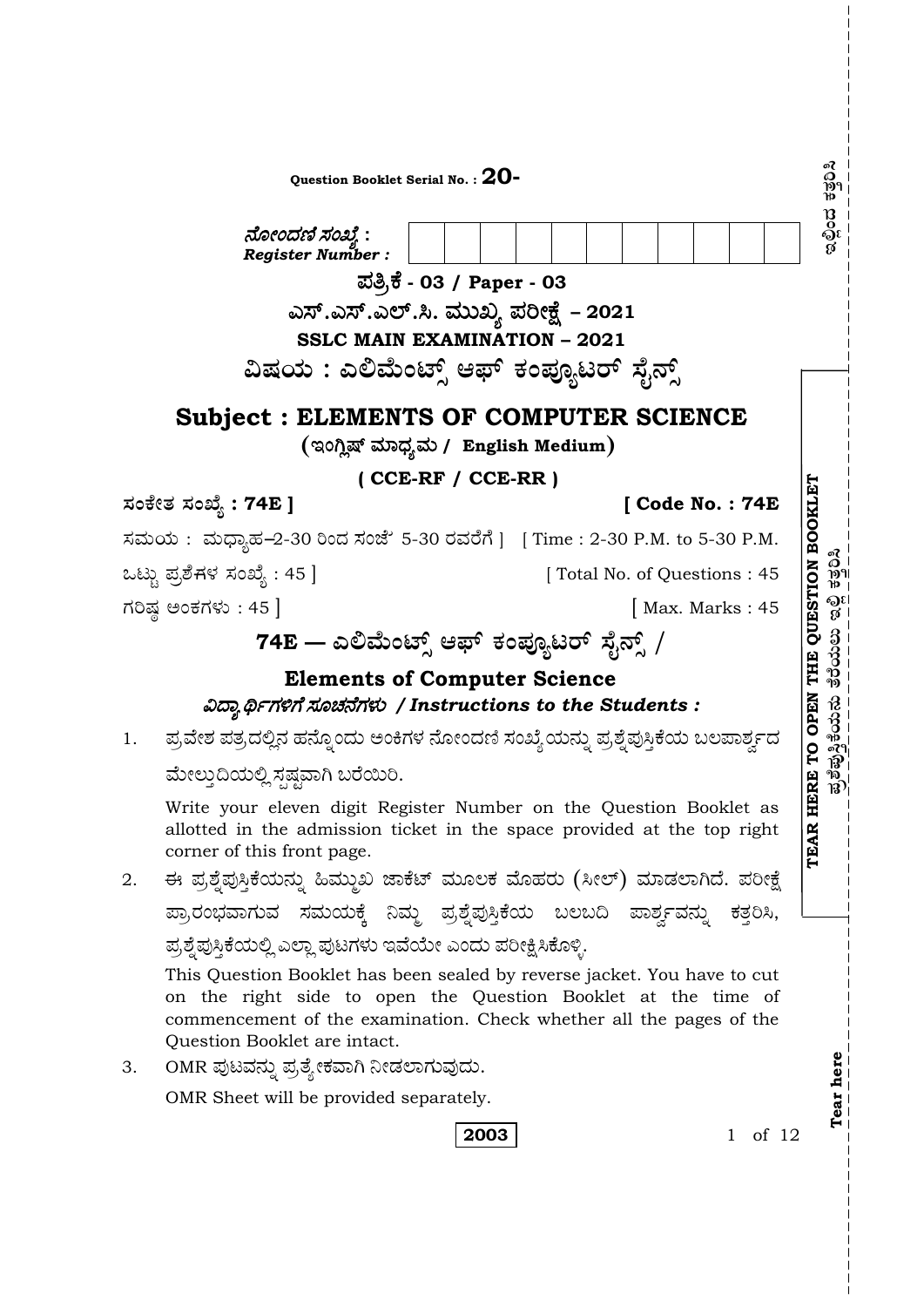ಈ ಪ್ರಶ್ನೆಪುಸ್ತಿಕೆಯ ಒಂದು ವಿಷಯವನ್ನು ಹೊಂದಿದ್ದು, ಒಟ್ಟು 45 ಪ್ರಶ್ನೆಗಳನ್ನು ಹೊಂದಿದೆ.  $4.$ ಎಲಿಮೆಂಟ್ಸ್ ಆಫ್ ಕಂಪ್ಯೂಟರ್ ಸೈನ್ಸ್ — ಪ್ರಶ್ನೆಗಳ ಕ್ರಮ ಸಂಖ್ಯೆ 1 ರಿಂದ 45 ಪ್ರಶ್ನೆಗಳನ್ನು ಹೊಂದಿದೆ.

This Question Booklet consists of one subject containing 45 questions.

Elements of Computer Science - Question Nos. 1 to 45.

ಪ್ರತೀ ಪ್ರಶ್ನೆಗೆ ಒಂದು ಅಂಕವಿದ್ದು, ಎಲ್ಲಾ ಪ್ರಶ್ನೆಗಳಿಗೂ ಉತ್ತರಿಸುವುದು ಕಡ್ಡಾಯ ಹಾಗೂ ಪ್ರತಿ 5. ಸರಿಯಾದ ಉತ್ತರಕ್ಕೆ ಒಂದು ಅಂಕವಿದ್ದು, ತಪ್ಪಾದ ಉತ್ತರಕ್ಕೆ ಯಾವುದೇ ಋಣಾತ್ಮಕ ಅಂಕಗಳು ಇರುವುದಿಲ್ಲ.

Each question carries one mark. Answering all the questions is compulsory and each correct answer will be awarded one mark. There will be no negative marking for wrong answers.

- ಪರೀಕ್ಷಾ ಅವಧಿಯಲ್ಲಿ, 6.
	- ಎ) ಪ್ರಶೈಗಳನ್ನು ಜಾಗರೂಕತೆಯಿಂದ ಓದಿರಿ.
	- ಬಿ) ಓ.ಎಂ.ಆರ್. ( OMR ) ಪುಟದಲ್ಲಿ ಪ್ರತಿ ಪ್ರಶ್ನೆಸಂಖ್ಯೆಗೆ ಸರಿ ಹೊಂದುವ ಉತ್ತರವನ್ನು ಗುರುತಿಸಲು ನೀಡಲಾಗಿರುವ ನಾಲ್ಕು ವೃತ್ತಗಳ ಪೈಕಿ ಸರಿಯಾದ ಉತ್ತರದ ಒಂದು ವೃತ್ತವನ್ನು ನೀಲಿ/ಕಪ್ಪು ಶಾಯಿಯ ಬಾಲ್ ಪಾಯಿಂಟ್ ಪೆನ್ ಮಾತ್ರ ಉಪಯೋಗಿಸಿ ಸಂಪೂರ್ಣವಾಗಿ ಶೇಡ್ ಮಾಡಿ. ಒಮ್ಮೆ ಉತ್ತರವನ್ನು ಶೇಡ್ ಮಾಡಿದ ಮೇಲೆ ಬದಲಾಯಿಸಲು ಅವಕಾಶವಿಲ್ಲ ಮತ್ತು ಯಾವುದೇ ಅನಗತ್ಯ ಗುರುತುಗಳನ್ನು ಓ.ಎಂ.ಆರ್. (OMR) ಮೇಲೆ ಮಾಡಬಾರದು. *ಉದಾಹರಣೆ :* ಪ್ರಶ್ನೆ ಸಂಖ್ಯೆ : 20ಕ್ಕೆ ಉತ್ತರದ ಆಯ್ಕೆ ಸಂಖ್ಯೆ C ಆಗಿದ್ದಲ್ಲಿ ಓ.ಎಂ.ಆರ್. (OMR) ಪುಟದಲ್ಲಿ ಆಯ್ತೆ C ಯನ್ನು ನೀಲಿ/ಕಪ್ಪು ಶಾಯಿಯ ಬಾಲ್ ಪಾಯಿಂಟ್ ಪೆನ್ ಉಪಯೋಗಿಸಿ. ಈ ಕೆಳಗೆ ತೋರಿಸಿದಂತೆ ವೃತ್ತವನ್ನು ಸಂಪೂರ್ಣವಾಗಿ ಶೇಡ್ ಮಾಡಬೇಕು. *ಪ್ರಶ್ನೆ ಸಂಖ್ಯೆ :* 20) (A) (B) (O) () (ಇದು ಉದಾಹರಣೆಗೆ ಮಾತ್ರ)  $O$   $O$   $O$
	- ಸಿ) ಓ.ಎಂ.ಆರ್. (OMR) ಹಾಳೆಯನ್ನು ಮಡಚುವುದು, ಹರಿಯುವುದು ಅಥವಾ ಸ್ಪೇಪಲ್ ಪಿನ್ ಮಾಡಬಾರದು.

2003

2 of 12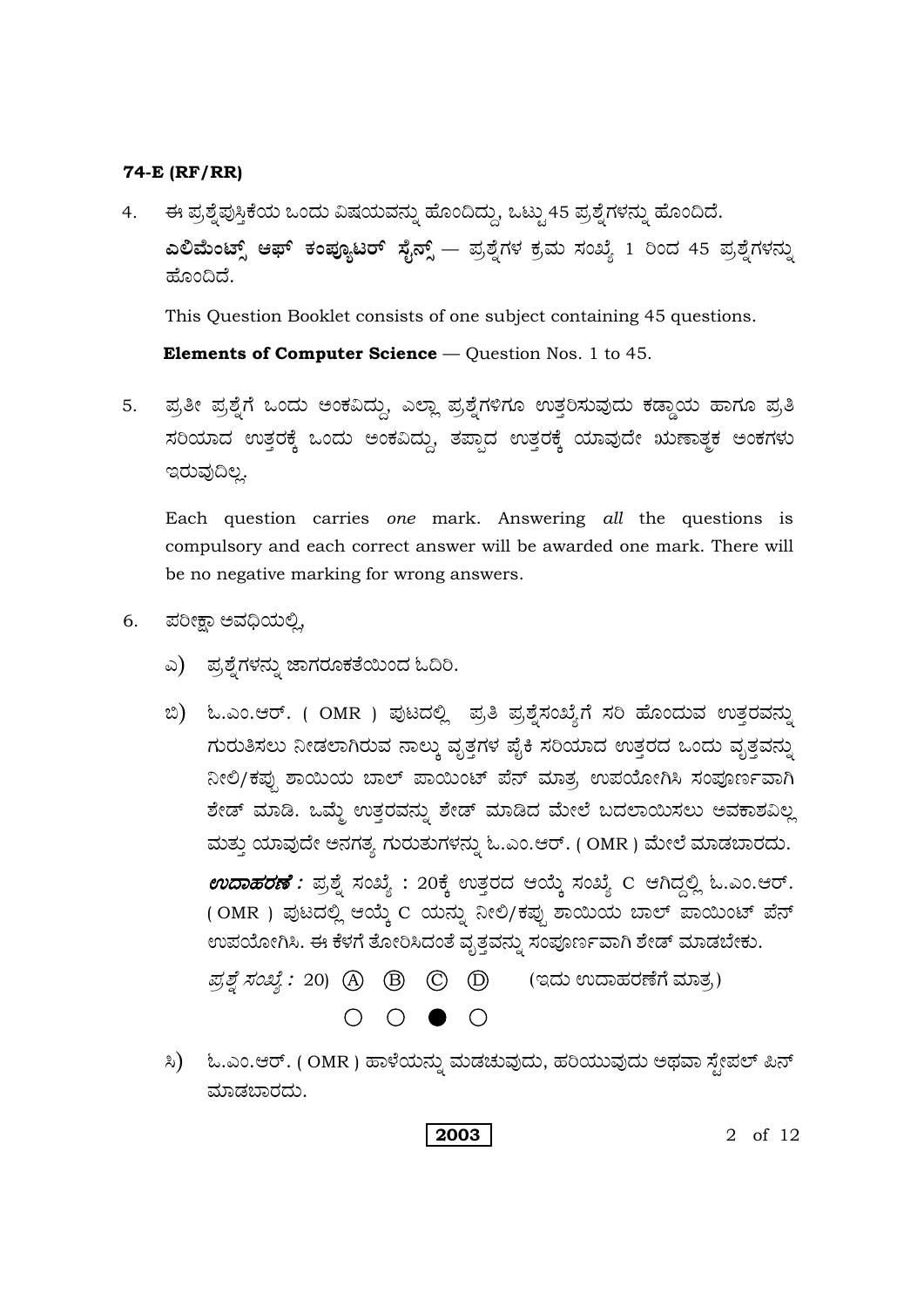During the examination,

- a) Read the questions carefully.
- b) Completely darken / shade the relevant circle against Question Number in the OMR Sheet using blue / black ball point pen. Do not try to alter the entry and not to do any stray marks on OMR Sheet.

*Example* : In the question booklet, if *C* is the correct answer for Question No. 20, then in the OMR Sheet shade the option C using blue / black ball point pen as follows.



- c) Do not fold, tear, wrinkle or staple on the OMR Sheet.
- 7. ಒಂದು ಪ್ರಶ್ನೆಗೆ ಒಂದಕ್ಕಿಂತ ಹೆಚ್ಚು ವೃತ್ತಗಳನ್ನು ಶೇಡ್ ಮಾಡಿದ್ದಲ್ಲಿ ಅಂತಹ ಉತ್ತರಗಳನ್ನು ತಪ್ಪೆಂದು ಪರಿಗಣಿಸಿ ಅಂಕಗಳನ್ನು ನೀಡಲಾಗುವುದಿಲ್ಲ.

 If more than one circle is shaded for a given question, such answer is treated as wrong and no marks will be given.

8. ಓ.ಎಂ.ಆರ್. ( OMR ) ಪುಟದಲ್ಲಿ ನಿಗದಿತ ಸ್ಥಳದಲ್ಲಿ ವಿದ್ಯಾರ್ಥಿ ಹಾಗೂ ಕೊಠಡಿ ಮೇಲ್ವಿಚಾರಕರು ತಪ್ಪದೇ ಸಹಿ ಮಾಡಬೇಕು.

 Student and Room Invigilator should sign in the OMR Sheet in the space provided.

9. ಪರೀಕ್ಷಾ ಅವಧಿ ಮುಗಿದ ನಂತರ ವಿಷಯವಾರು ಉತ್ತರಿಸಿದ ಓ.ಎಂ.ಆರ್. ( OMR )ನ್ನು ಕೊಠಡಿ ಮೇಲ್ವಿಚಾರಕರಿಗೆ ತಪ್ಪದೇ ಒಪ್ಪಿಸಬೇಕು.

 Candidate should return the subject-wise answered OMR Sheet to the Room Invigilator before leaving the examination hall.

**2003** 3 of 12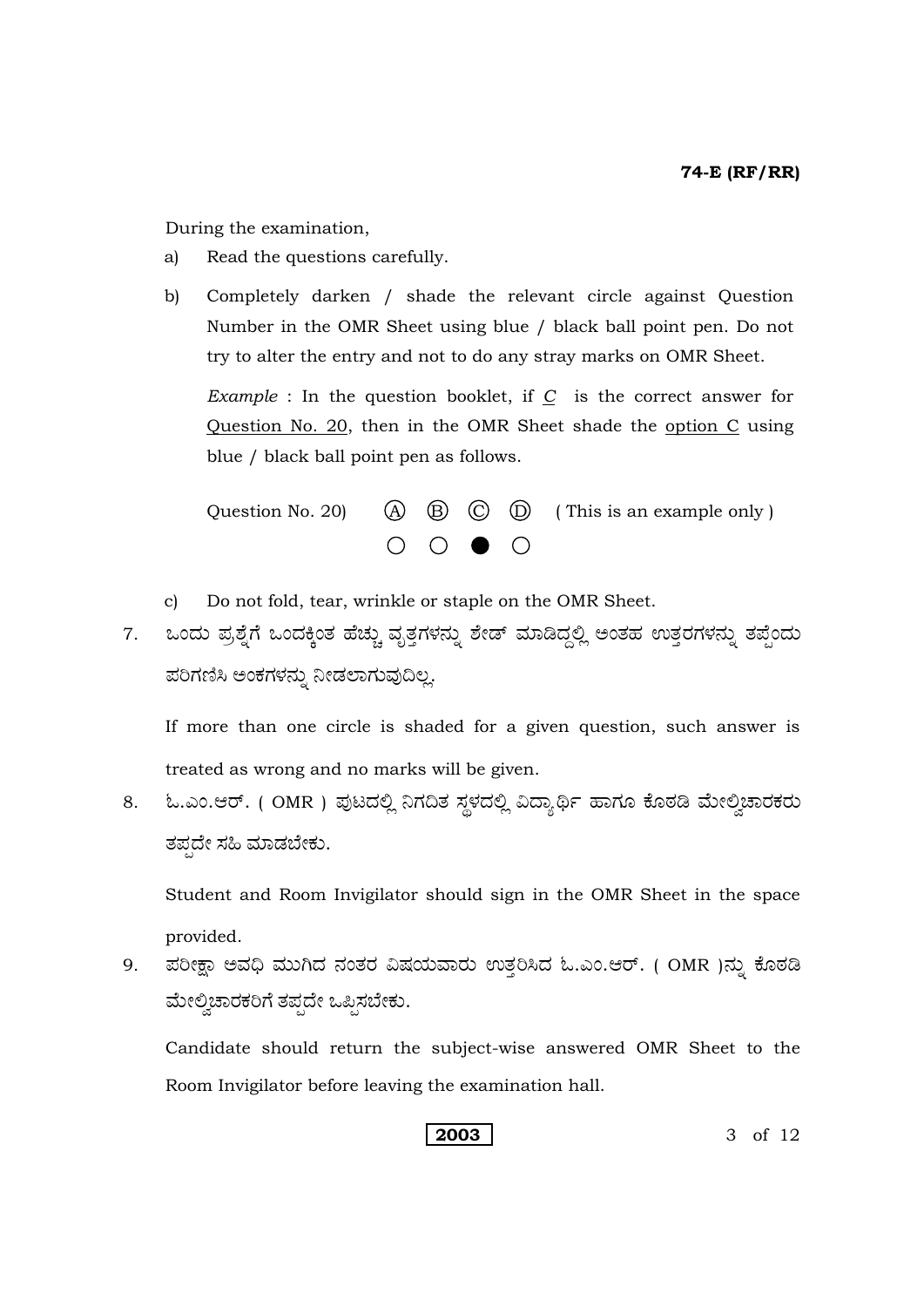10. ಕಚ್ಚಾ ಕಾರ್ಯವನ್ನು ಪ್ರಶ್ನೆಪುಸ್ತಿಕೆಯಲ್ಲಿ ನೀಡಿರುವ ಕಚ್ಚಾ ಕಾರ್ಯದ ಹಾಳೆಯಲ್ಲಿಯೇ ಮಾಡುವುದು.

Rough work can be done in the space provided at the end of the Question Booklet.

11. ಪರೀಕ್ಷಾ ಕೊಠಡಿಯೊಳಗೆ ಕ್ಯಾಲ್ಕುಲೇಟರ್, ಮೊಬೈಲ್ ಫೋನ್, ಸ್ಮಾರ್ಟ್ ವಾಚ್ ಮತ್ತು ಇತರೆ ಯಾವುದೇ ಎಲೆಕ್ಟಾನಿಕ್ ಉಪಕರಣಗಳನ್ನು ತರುವುದನ್ನು ನಿಷೇಧಿಸಲಾಗಿದೆ.

Calculators, Mobiles, Smart Watches and any other electronic equipment are not allowed inside the examination hall.

2003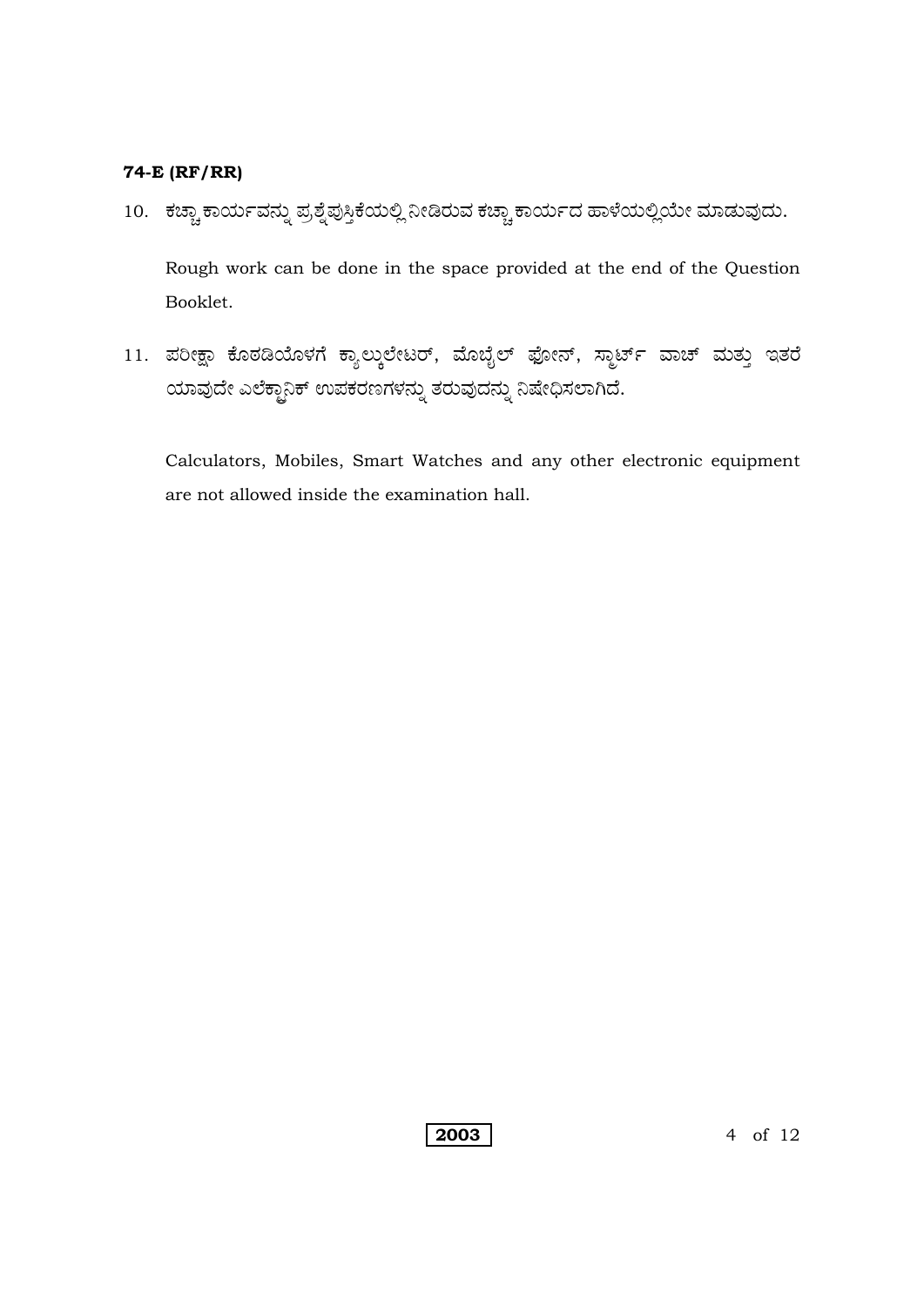**ವಿಷಯ : ಎಲಿಮೆಂಟ್ಸ್ ಆಫ್ ಕಂಪ್ಯೂಟರ್ ಸೈನ್ಸ್** 

# **Subject : ELEMENTS OF COMPUTER SCIENCE**

ಈ ಪ್ರತಿಯೊಂದು ಪ್ರಶೈಗಳಿಗೆ ಅಥವಾ ಅಪೂರ್ಣ ಹೇಳಿಕೆಗಳಿಗೆ ನಾಲ್ಕು ಆಯ್ಕೆಗಳನ್ನು ನೀಡಲಾಗಿದೆ. ಅವುಗಳಲ್ಲಿ ಸರಿಯಾದ ಉತ್ತರವನ್ನು ಆರಿಸಿ ನಿಮಗೆ ನೀಡಲಾಗಿರುವ ಓ.ಎಂ.ಆರ್. ( OMR ) ಉತ್ತರ ಪತ್ರಿಕೆಯಲ್ಲಿ ನೀಲಿ ಅಥವಾ ಕಪ್ಪು ಶಾಯಿಯ ಬಾಲ್ ಪಾಯಿಂಟ್ ಪೆನ್ನಂದ ಸರಿಯಾದ BÁáR¿á®Üá° WÜáÃÜá£Ô **:** 45 × 1 = 45

*Four* choices are given for each of the following questions / incomplete statements. Choose the correct answer among them and shade the correct option in the OMR Answer Sheet given to you with a black / blue ball point pen.  $45 \times 1 = 45$ 

- 1. The longest key on the keyboard is
- (A) tab (B) del
	- (C) space bar (D) enter

### 2. Mouse is a/an

- (A) input device (B) output and input device
- (C) output device (D) printing device
- 3. A group of four bits is called
	- (A) word (B) nibble
	-
- 4. ASCII is a
	- (A) 6 bit code (B) 2 bit code
	- (C) 3 bit code (D) 7 bit code
- 5. FORTRAN is a/an
	- (A) assembly language (B) machine language
	- (C) low level language (D) high level language
- 6. The translator which converts assembly level language to machine level language is
	- (A) assembler (B) loader
	- (C) compiler (D) interpreter

**2003** 5 of 12

- 
- 
- 
- (C) byte (D) kilobyte
	-
- -
	-
	-
	-
	-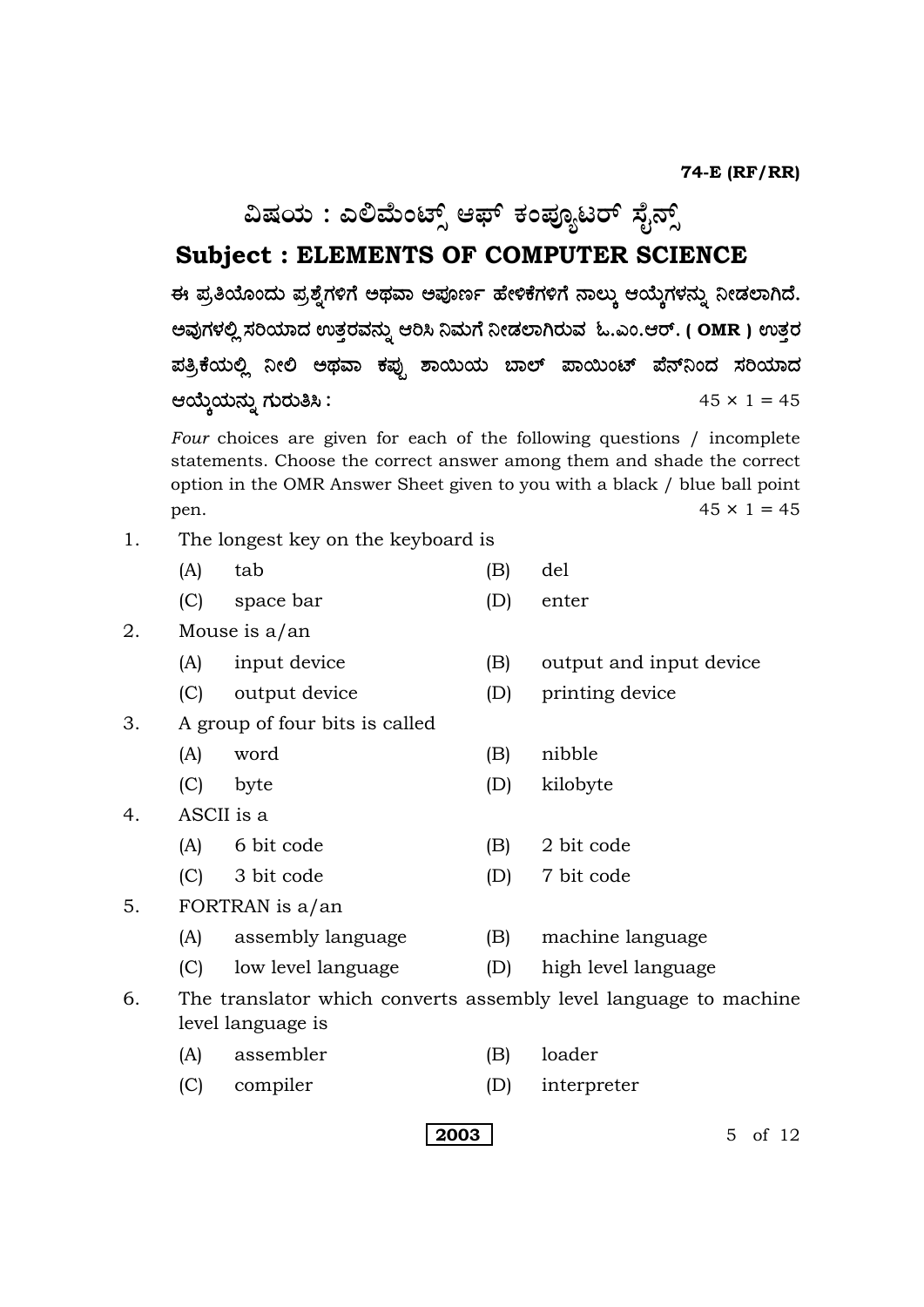| 7.                                                                          |                                                                  | Auto cad is an example of                              |     |                          |  |  |
|-----------------------------------------------------------------------------|------------------------------------------------------------------|--------------------------------------------------------|-----|--------------------------|--|--|
|                                                                             | (A)                                                              | application software                                   | (B) | package software         |  |  |
|                                                                             | (C)                                                              | system software                                        | (D) | programming software     |  |  |
| 8.                                                                          | Symbolic representation of a program is                          |                                                        |     |                          |  |  |
|                                                                             | (A)                                                              | code                                                   | (B) | flowchart                |  |  |
|                                                                             | (C)                                                              | decode                                                 | (D) | branching flow           |  |  |
| 9.<br>Processing box in a flowchart is indicated by                         |                                                                  |                                                        |     |                          |  |  |
|                                                                             | (A)                                                              | triangle                                               | (B) | rectangle                |  |  |
|                                                                             | (C)                                                              | square                                                 | (D) | rhombus                  |  |  |
| 10.                                                                         |                                                                  | Procedural representation of a flowchart is            |     |                          |  |  |
|                                                                             | (A)                                                              | algorithm                                              | (B) | looping                  |  |  |
|                                                                             | (C)                                                              | code                                                   | (D) | loader                   |  |  |
| 11.                                                                         | An identifier whose value does not change throughout the program |                                                        |     |                          |  |  |
|                                                                             |                                                                  |                                                        |     |                          |  |  |
|                                                                             | (A)                                                              | variable                                               | (B) | float                    |  |  |
|                                                                             |                                                                  | (C) constant                                           | (D) | comment                  |  |  |
| 12.                                                                         | The size of the float is                                         |                                                        |     |                          |  |  |
|                                                                             | (A)                                                              | 1 byte                                                 | (B) | 2 bytes                  |  |  |
|                                                                             | (C)                                                              | 8 bytes                                                | (D) | 4 bytes                  |  |  |
| 13.                                                                         |                                                                  | The statement that does not represent any operation is |     |                          |  |  |
|                                                                             | (A)                                                              | null statement                                         | (B) | declaration statement    |  |  |
|                                                                             |                                                                  | (C) assignment statement                               |     | (D) expression statement |  |  |
| A set of simple statements enclosed in a pair of braces is called as<br>14. |                                                                  |                                                        |     |                          |  |  |
|                                                                             | (A)                                                              | labelled statements                                    | (B) | block of statements      |  |  |
|                                                                             | (C)                                                              | input statements                                       |     | (D) output statements    |  |  |
| The sequence of numeric digits with a decimal point is called<br>15.        |                                                                  |                                                        |     |                          |  |  |
|                                                                             | (A)                                                              | character constant                                     |     |                          |  |  |
|                                                                             | (B)                                                              | floating point numeric constant                        |     |                          |  |  |
|                                                                             | (C)                                                              | integer constant                                       |     |                          |  |  |
|                                                                             | (D)                                                              | string constant                                        |     |                          |  |  |
| 16.                                                                         | The only special character used in a variable is                 |                                                        |     |                          |  |  |
|                                                                             | (A)                                                              | space                                                  | (B) | sum                      |  |  |

(C) underscore (D) break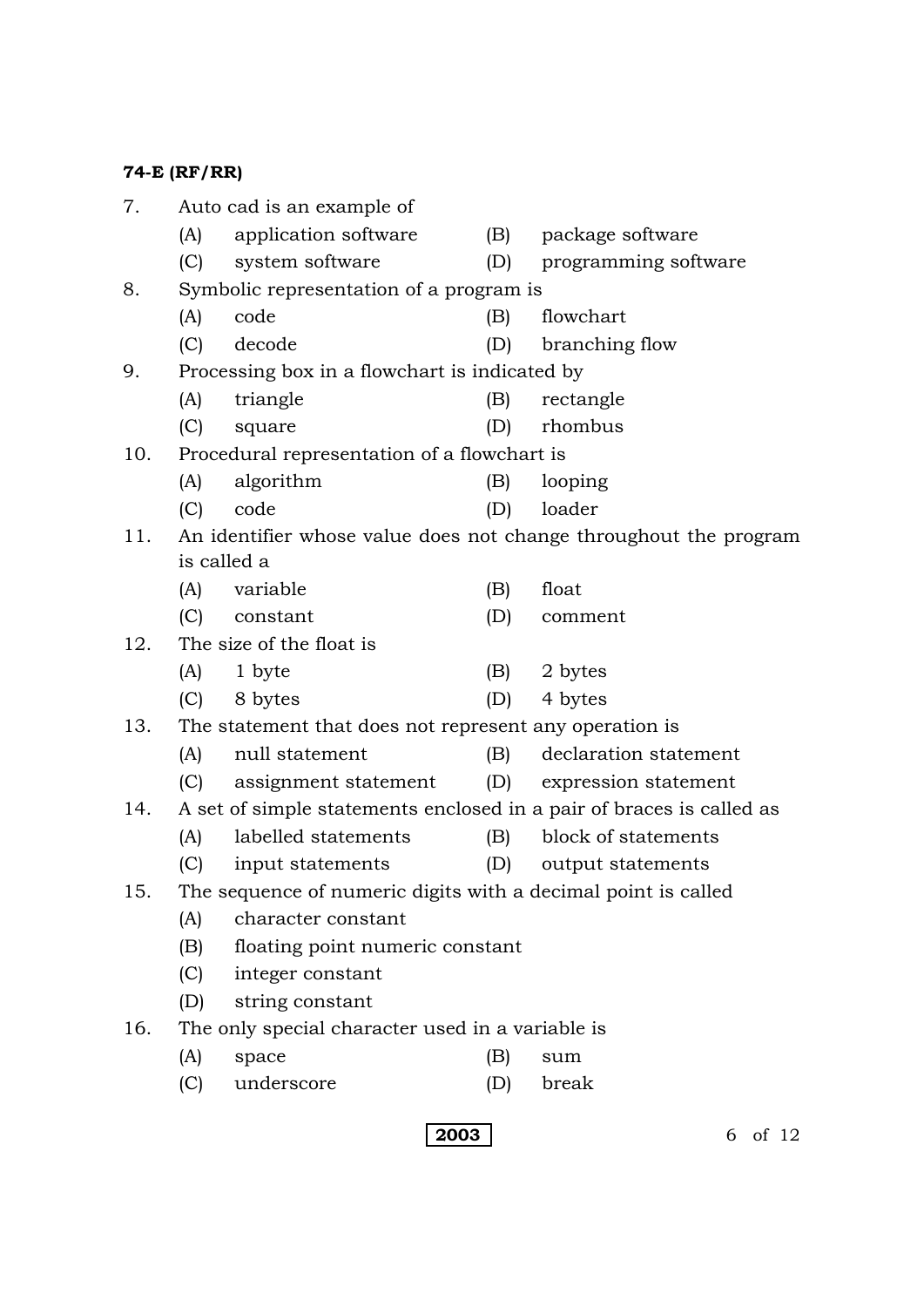17. The escape character used for horizontal tab is (A)  $\setminus f$  (B)  $\setminus h$  $(C)$  \t  $(D)$  \a 18. The valid variable name is (A) payroll (B) 1996 (C) compound interest (D) total 19. The statements in a C program make the program self explanatory are (A) expression (B) comment (C) label (D) reserved word 20. Constants are also called as (A) literals (B) syntax (C) language (D) reserve word 21. The formatted input function is (A) put char (B) get char (C) scanf (D) printf 22. The escape character used for line feed is  $(A)$   $\qquad d$   $(B)$   $\qquad t$ (C)  $\setminus n$  (D)  $\setminus f$ 23. The symbol used for an address operator is (A) & (B)  $\&$ (C)  $\$\$  (D)  $\%$ 24. The unformatted output function is (A) get char ( )  $(B)$  put char ( )  $(C)$  printf ( )  $(D)$  scanf ( ) 25. The integer conversion character is (A) n (B) f (C) I (D) d 26. The conversion specification character for octal number is (A)  $\%0$  (B)  $\%0X$ (C) %C (D) %S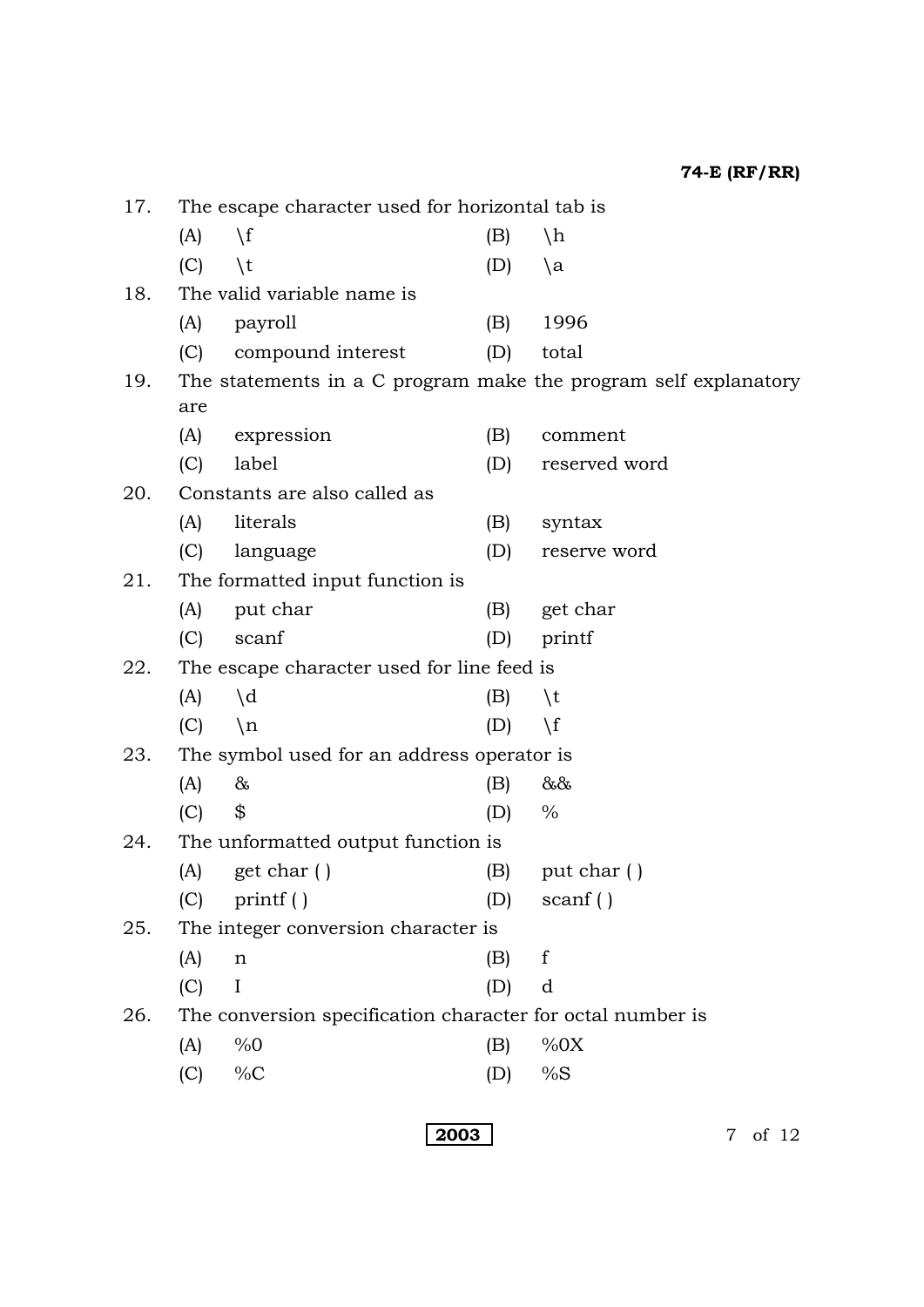|  | 74-E (RF/RR) |
|--|--------------|
|--|--------------|

| 27. | The operators which require only one operand are.                          |                                                  |           |                                                             |  |  |
|-----|----------------------------------------------------------------------------|--------------------------------------------------|-----------|-------------------------------------------------------------|--|--|
|     | (A)                                                                        | binary operators                                 | (B)       | unary operators                                             |  |  |
|     |                                                                            | (C) prefix operators                             |           | (D) postfix operators                                       |  |  |
| 28. | The operator used for modulus division is                                  |                                                  |           |                                                             |  |  |
|     | (A)                                                                        | $+$                                              | (B)       | $^\star$                                                    |  |  |
|     | $(C) \frac{9}{6}$                                                          |                                                  | (D)       |                                                             |  |  |
| 29. | The relational operator used for NOT equal to is                           |                                                  |           |                                                             |  |  |
|     | $(A)$ ! =                                                                  |                                                  | (B)       | $\,<\,$                                                     |  |  |
|     | (C) >                                                                      |                                                  | $(D)$ > = |                                                             |  |  |
| 30. | The operators which are used to link two relational operators are          |                                                  |           |                                                             |  |  |
|     | (A)                                                                        | logical                                          | (B)       | binary                                                      |  |  |
|     | (C)                                                                        | unary                                            | (D)       | conditional                                                 |  |  |
| 31. | The logical AND operator is                                                |                                                  |           |                                                             |  |  |
|     |                                                                            | (A) $\% =$                                       | (B)       | $\,>$                                                       |  |  |
|     | $(C) \leq$                                                                 |                                                  | (D)       | $&\&\&$                                                     |  |  |
| 32. | Any expression whose output either true or false is called as              |                                                  |           |                                                             |  |  |
|     |                                                                            | (A) arithmetic expression                        |           | (B) assignment expression                                   |  |  |
|     |                                                                            | (C) logical expression (D) relational expression |           |                                                             |  |  |
| 33. |                                                                            |                                                  |           | The equivalent C expression for the mathematical expression |  |  |
|     | $S = \frac{AB}{C} + \frac{CD}{A}$ is                                       |                                                  |           |                                                             |  |  |
|     |                                                                            | (A) $S = ((A * A / (A + B)) - C * D)$            |           |                                                             |  |  |
|     |                                                                            | (B) $S = S + A * B / C$                          |           |                                                             |  |  |
|     |                                                                            | (C) $S = A * B / C + C * D / A$                  |           |                                                             |  |  |
|     | (D)                                                                        | $S = A - B/C - D$                                |           |                                                             |  |  |
| 34. | What will be the value of the expression                                   |                                                  |           |                                                             |  |  |
|     | $S = ((A + (B - C) * B / A) - A * C)$ when $A = 3$ , $B = 5$ and $C = 2$ ? |                                                  |           |                                                             |  |  |
|     | (A)                                                                        | $S = 4$                                          |           | (B) $S = 6$                                                 |  |  |
|     |                                                                            | $(C)$ $S = 17$                                   |           | $(D)$ $S = 2$                                               |  |  |
| 35. | Example for single character variable is                                   |                                                  |           |                                                             |  |  |
|     | (A)                                                                        | P                                                | (B)       | '#'                                                         |  |  |
|     | (C)                                                                        | 8                                                | (D)       | $^{\#}$                                                     |  |  |
|     |                                                                            |                                                  |           |                                                             |  |  |
|     |                                                                            | 2003                                             |           | of $12$<br>8                                                |  |  |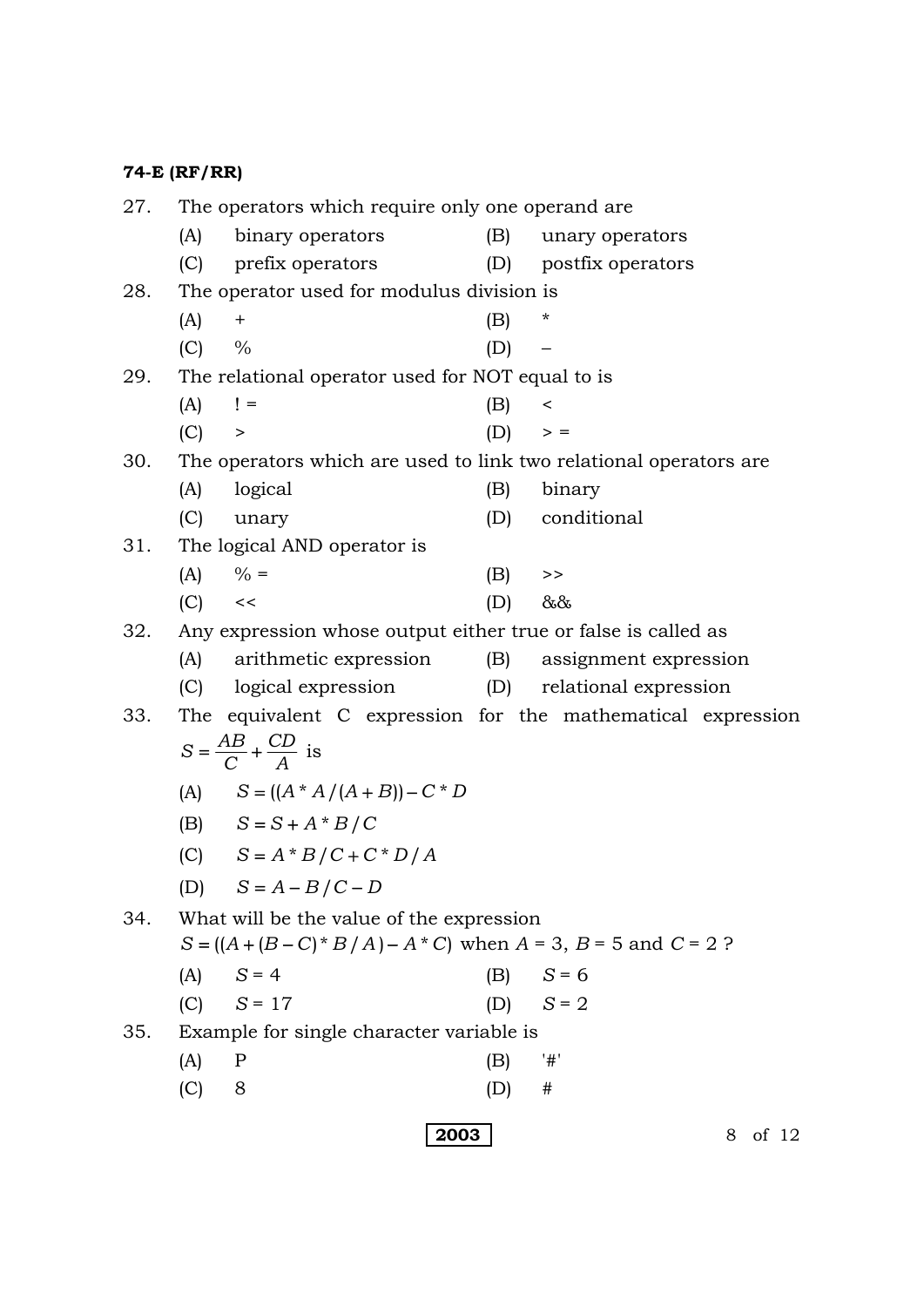36. The conversion specification character for decimal integer is (A) % e (B) % d (C) % f (D) % s 37. Which of the following is correct operator to compare two variables ?  $(A) = (B) \t=$ (C) equal  $(D) =$ 38. The number of key words in C language is (A) 0 (B) 48 (C) 32 (D) 25 39. The format identifier '% C' is used for which data type ? (A) int (B) char (C) double (D) float 40. Which of the following is the correct comment ? (A)  $\frac{1}{2}$   $\frac{1}{2}$   $\frac{1}{2}$  comment  $\frac{1}{2}$   $\frac{1}{2}$   $\frac{1}{2}$  (B)  $\frac{1}{2}$  comment  $\frac{1}{2}$ (C)  $*/$  comment  $*/$  (D)  $\{comment\}$ 41. One kilobyte is equal to (A) 1024 bytes (B) 1064 bytes (C) 1054 bytes (D) 1074 bytes 42. Two parts of a program can be connected by (A) arrow (B) circle (C) capsule (D) parallelogram 43. The termination of a command is indicated by (A) tab (B) num lock (C) enter key (D) shift key 44. Which of the following is *not* a correct variable type ? (A) double (B) int (C) char (D) real 45. Identify the error statement from the following : (A)  $S = X1 + Y1$  (B)  $S1 = (a(p+q));$ (C)  $Sum = X + Y$ ; (D)  $P = X + Y5$ ;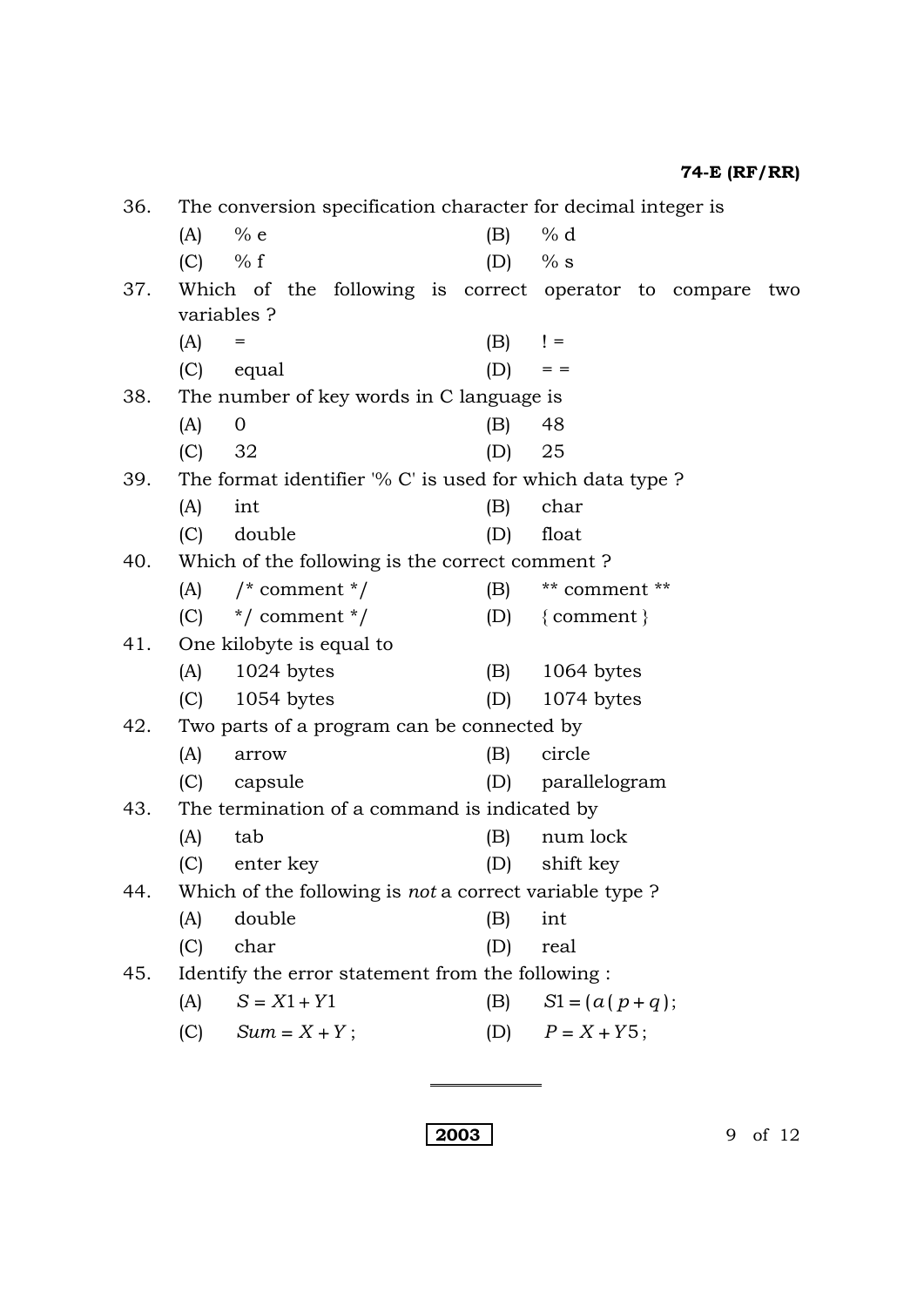(ಕಚ್ಚಾ ಕಾರ್ಯಕ್ಕಾಗಿ) (SPACE FOR ROUGH WORK)

 $\boxed{2003}$ 

10 of 12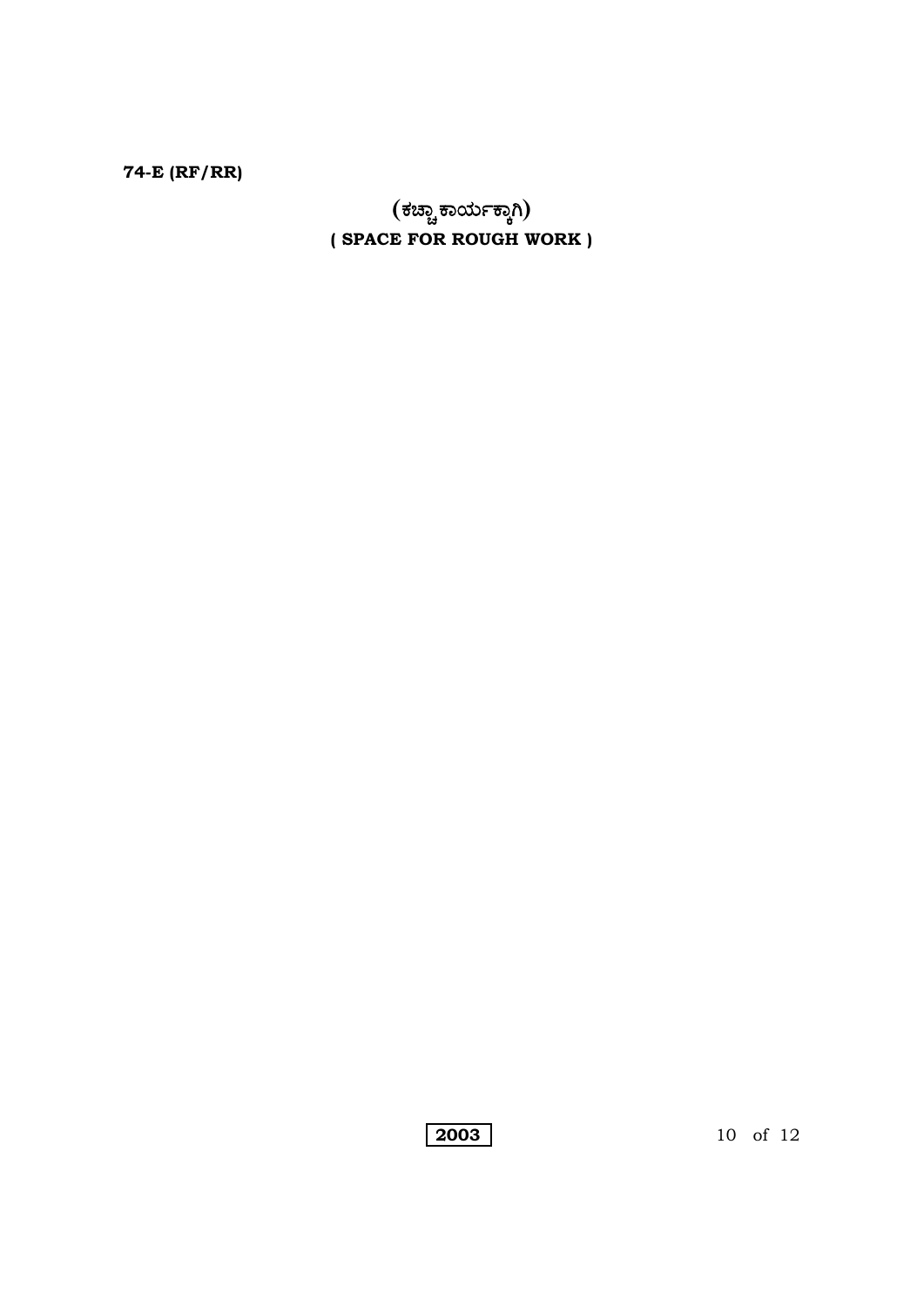(ಕಚ್ಚಾಕಾರ್ಯಕ್ಕಾಗಿ) (SPACE FOR ROUGH WORK)

11 of 12

2003